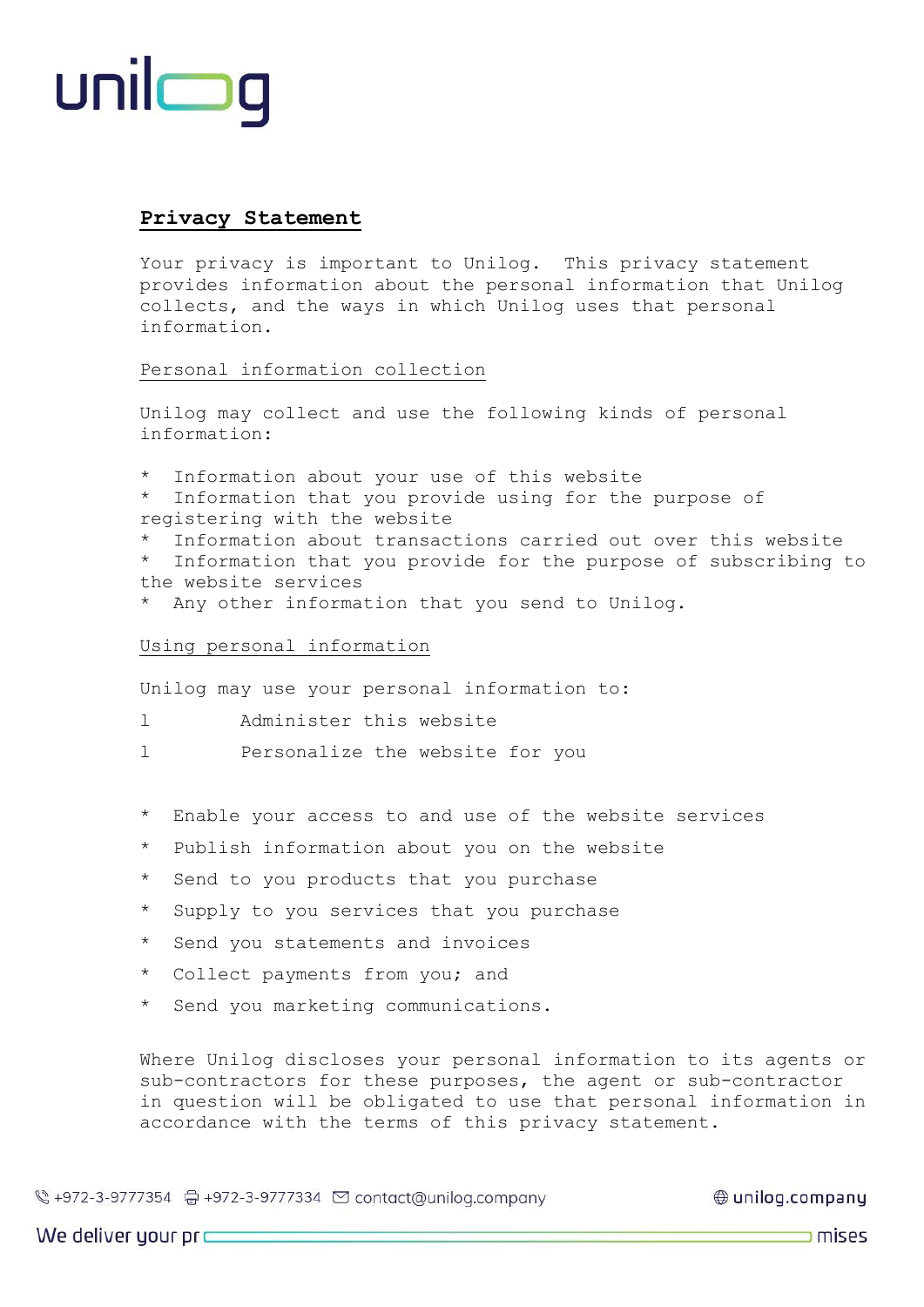

In addition to the disclosures reasonably necessary for the purposes identified elsewhere above, Unilog may disclose your personal information to the extent that it is required to do so by law, in connection with any legal proceedings or prospective legal proceedings, and in order to establish, exercise or defend its legal rights.

## Securing of your data

Unilog will take reasonable technical and organizational precautions to prevent the loss, misuse or alteration of your personal information.

Unilog will store all the personal information you provide on its secure servers.

Information relating to electronic transactions entered into via this website will be protected by encryption technology.

## Cross-border data transfers

Information that Unilog collects may be stored and processed in and transferred between any of the countries in which Unilog operates to enable the use of the information in accordance with this privacy policy.

In addition, personal information that you submit for publication on the website will be published on the internet and may be available around the world.

You agree to such cross-border transfers of personal information.

### Updating this statement

Unilog may update this privacy policy by posting a new version on this website.

You should check this page occasionally to ensure you are familiar with any changes.

### Other websites

This website contains links to other websites.

Unilog is not responsible for the privacy policies or practices of any third party.

⊕ unilog.company

We deliver your  $pr$  $\equiv$